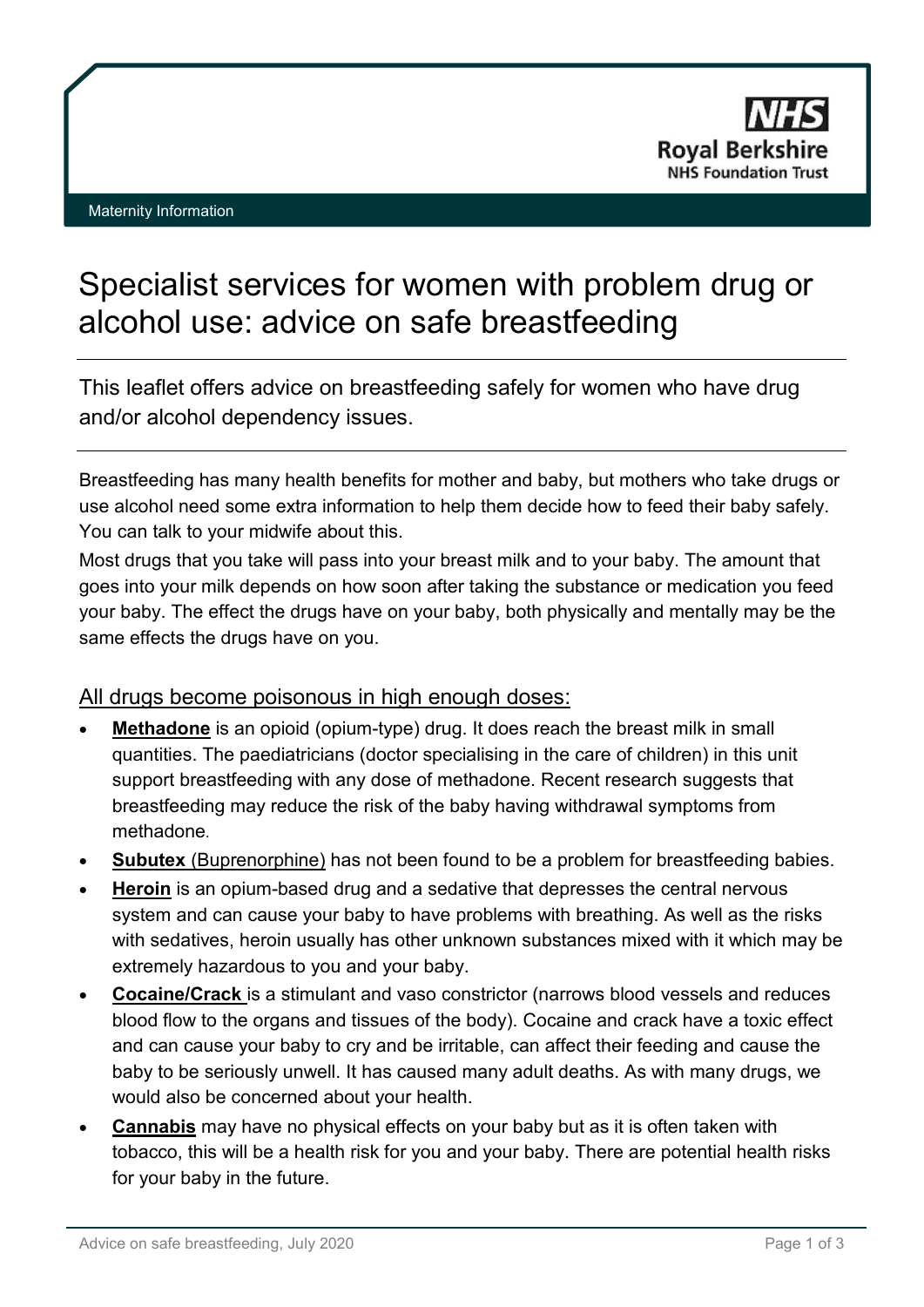#### Maternity information

- Codeine and Dihydrocdeine: please see the separate leaflet for mothers who are taking codeine regularly and want to breastfeed ['Pain relief when breastfeeding'](https://www.royalberkshire.nhs.uk/patient-information-leaflets/Maternity/Maternity---pain-relief-when-breastfeeding.htm)
- **Alcohol** passes into breast milk reaching similar levels to your blood alcohol level. Drinking more than 2 units a day will make your baby drowsy and can affect development or make your baby very unwell. The level of alcohol peaks between 30-90 minutes after a drink, so it is better to avoid breastfeeding for 2 – 3 hours after drinking. There is no need to discard breast milk after drinking as when your blood level falls it will fall in the breast milk also.
- Binge drinking, where you have more than 6 units of alcohol in 1 session, may make you less aware of your baby's needs. If you do binge drink, your baby should be cared for by an adult who has not had any alcohol. The adult caring from your baby should ensure your baby is fed responsively with either previously expressed breastmilk or formula milk. This will ensure your baby is not exposed to the alcohol present in your breast milk at the time of binge drinking and will ensure your baby is fed safely. You may want to express for comfort and to maintain your milk supply
- **Other Drugs, such as ecstasy, ketamine etc**, often contain stimulants. There is little information about their effects on breastfeeding as they are quite new but stimulants are known to be hazardous to babies.

When you buy 'street' drugs from dealers 'friends of friends' etc. you have no guarantee of the contents of those drugs, so it is impossible to tell if any of them are safe but the benefits of breastfeeding may still outweigh these risks.

If you take drugs other than those you have told us about, they may be harmful or even lifethreatening for your baby, so please let us know.

Never give any prescribed drugs, street drugs or alcohol to babies or children. Any drugs should be stored safely out of reach. If you are on a methadone or subutex regime a lockable storage box may be available for you free of charge.

### Plan ahead

If you've been drinking, never sleep with your baby. There is a strong link between **sudden** [infant death syndrome \(SIDS\)](https://www.nhs.uk/conditions/sudden-infant-death-syndrome-sids/) and alcohol. If you know that you're going to have a few drinks, arrange for another (sober) adult to look after your baby. Follow this if you are under the influence of mood altering drugs. Please seek medical advice from your GP, midwife or health visitor if you are breastfeeding and you are concerned that your baby is being exposed to a harmful level of drugs, or you are concerned that your baby may be having withdrawal symptoms because you are reducing your drug use or you are cutting down your breastfeeding.

## **If you think your baby is ill due to the effects of drugs you should take your baby to A&E or ring 999 for an ambulance.**